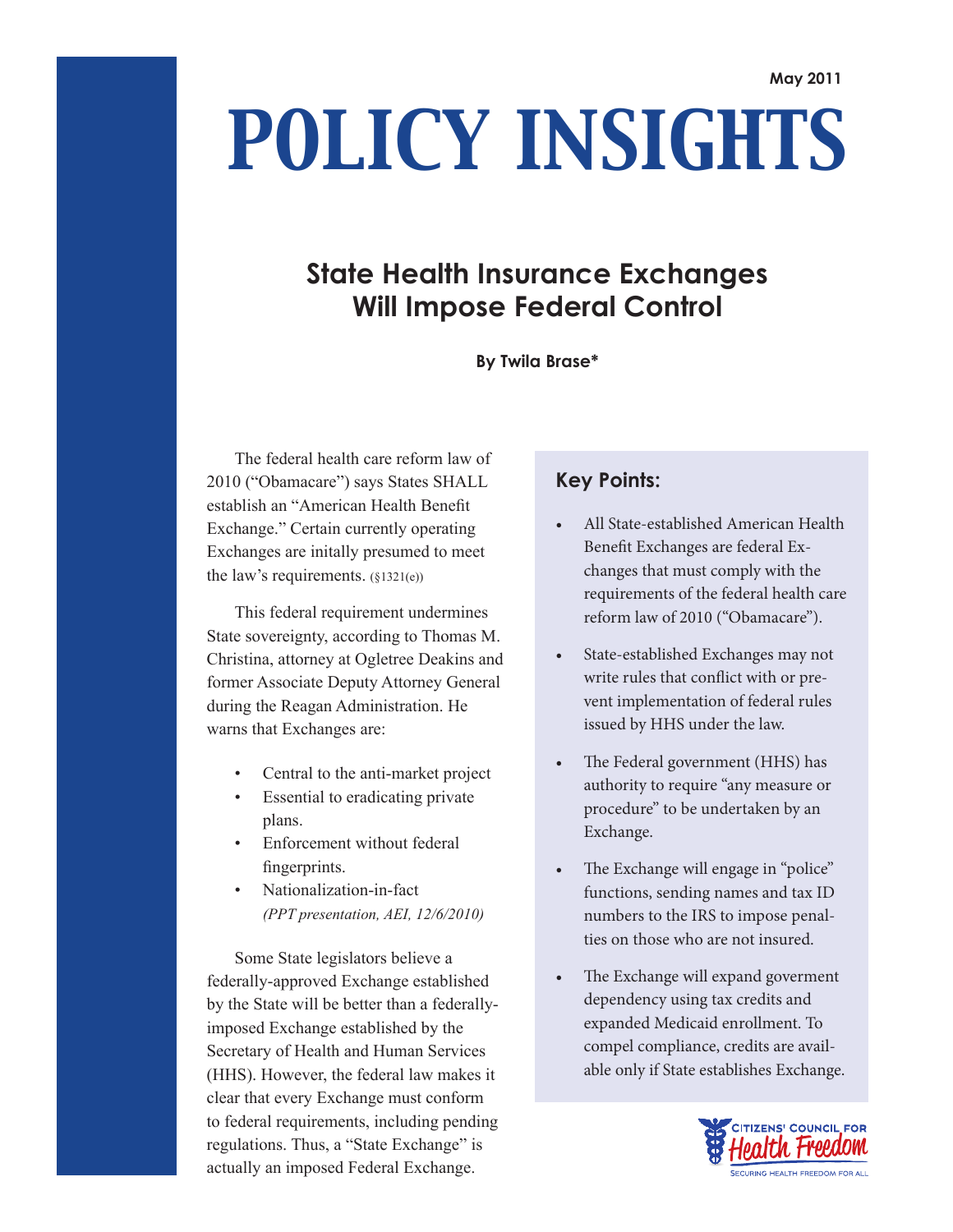The Exchange has also been portrayed as a simple "one-stop-shop" for buying health insurance. This report on the actual requirements of the federal law demonstrates that every American Health Benefit Exchange will impose federal control over all aspects of health care.

*The following federal requirements include citations from the federal health care reform law of 2010, officially titled the Patient Protection and Affordable Care Act (PPACA - Public Laws 111-148 & 111-152):*

#### **Exchange Mandate:**

- "Each State shall, not later than January 1, 2014, establish an American Health Benefit Exchange…" (§1311(b))
- "An Exchange shall be a governmental agency or nonprofit entity that is established by a State. …" (§1311(d))
- "An Exchange may not establish rules that conflict with or prevent the application of regulations promulgated by the Secretary under this subtitle. (§1311(k))

#### **Exchange Options:**

- An American Health Benefit Exchange may operate in more than one State if each State permits such operation and the Secretary of HHS approves such regional or interstate Exchange. (§1311(f))
- A State may establish one or more subsidiary American Health Benefit Exchanges if each Exchange serves a geographically distinct area and the area is of a certain federally designated size. (§1311(f))
- A State may contract the authority for operating an American Health Benefit Exchange to a U.S. corporation or the state Medicaid agency.  $(\S 1311(f)(3)(B))$

#### **Federal Requirements & Expected Costs:**

- States that agree to establish an American Health Benefit Exchange "shall, not later than January 1, 2014, adopt and have in effect the Federal standards established by the Secretary or a state law or regulation that the Secretary determines implements the federal standards within the State." (§ 1321(b))
- Federal regulations pertaining to states meeting the requirements for federal standards will be issued regarding: (§1321(a))
	- ° The establishment and operation of Exchanges, including Exchanges specific to small businesses.
	- ° The offering of "qualified health plans" through the Exchange
	- ° The establishment of reinsurance and risk adjustment programs
	- ° *"such other requirements as the Secretary determines appropriate."*
- American Health Benefit Exchanges must be "self-sustaining beginning on January 1, 2015, including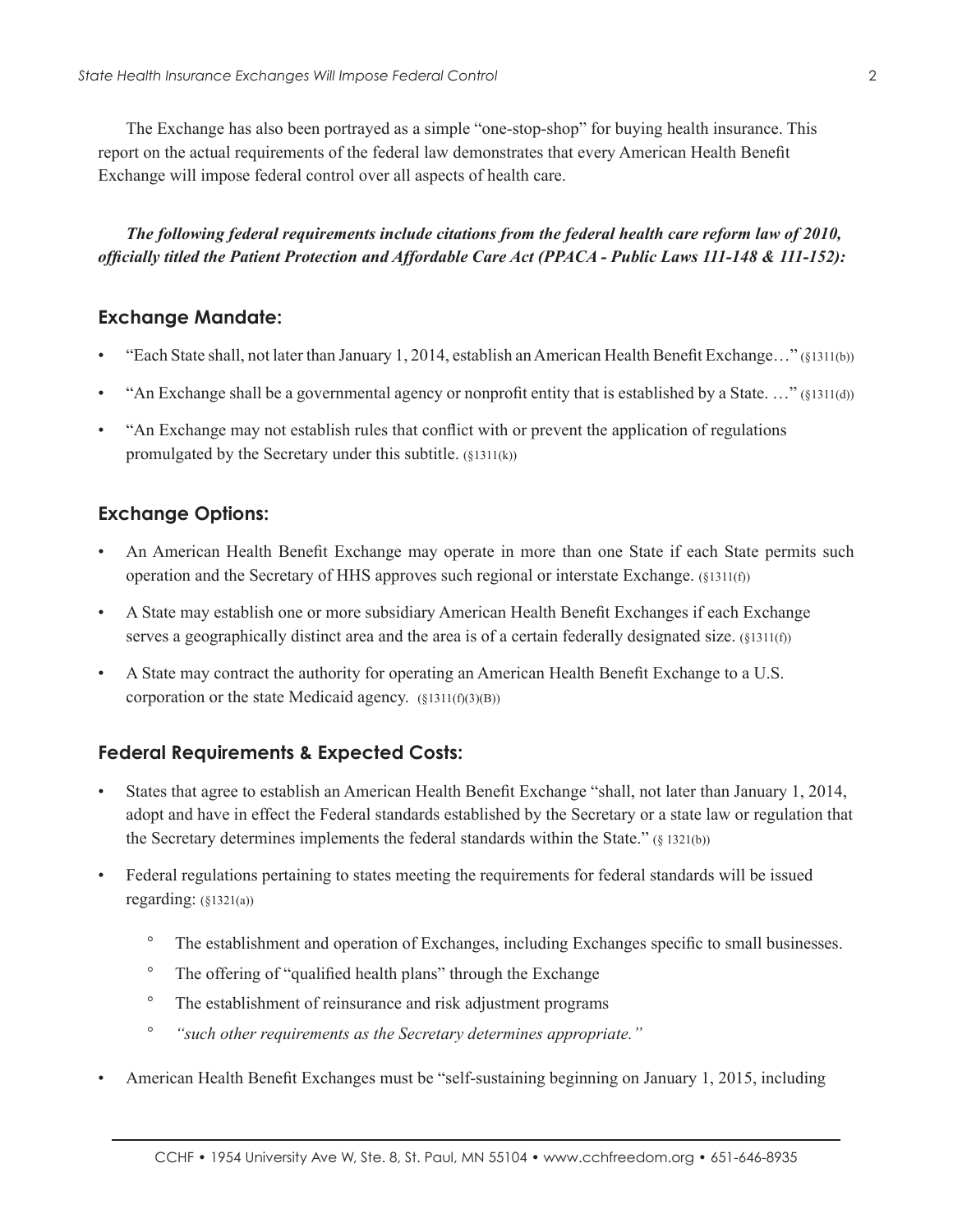allowing the Exchange to charge assessments or user fees to participating health insurance issuers, or to otherwise generate funding, to support its operations."  $(\S1311(d)(5))$  The cost of the Exchange in Massachusetts in 2009 was \$26 million for vendors and \$3.4 million for employee compensation. *("Don't Start a State Health Exchange," John Graham, Richmond Times Dispatch, February 13, 2011.)* Oregon expects annual operating expenses of around \$36 million. *(Oregon Health Policy Board, December 2010)*

• Federal payments to stabilize insurance premiums as high-cost patients enter the Exchange begin in 2014 and end in 2016, leaving States responsible for all future costs related to adverse selection. (§1341(c))

#### **Federalized Functions of American Health Benefit Exchange:**

- **Purchase** Facilitate the purchase of federally-qualified health plans.
- **Enroll** Establish a federally-mandated Small Business Health Options Program (SHOP) to assist employers to facilitate enrollment of employees in federally-qualified health plans.
- **Other Functions** Meet "the requirements of subsection (d)" in the federal law which include, but are not limited to  $(\S1311(d)(4))$ :
	- ° Coverage offer available federally-qualified health plan coverage to qualified individuals and employers (Bronze, Silver, Gold, or Platinum coverage).
	- ° Federally-Approved Benefits offer the "essential health benefits" determined and required by the Secretary.
	- ° State-Only Costs require the State to pay for the cost of any additional state-mandated insurance benefits.
	- ° Health Plan Certification certification, recertification and decertification of health plans "consistent with guidelines developed by the Secretary."
	- ° Phone & Website operate a toll-free telephone hotline and maintain an Internet website for enrollees and prospective enrollees to obtain standardized comparative information on qualified health plans.
	- ° Rate Health Plans assign a rating to each health plan, "in accordance with the criteria developed by the Secretary…"
	- ° Federal Format utilize a standardized format for presenting health benefits plan options.
	- ° Expanded Entitlement inform individuals of eligibility for federally-funded programs including Medicaid and the Children's Health Insurance Program (CHIP).
	- ° Enroll automatically enroll citizens in subsidy programs if found eligible. (§1311 and §2201)
	- ° Determine and Provide Tax Credit Eligibility Apply premium tax credits to cost of coverage for qualifying individuals. (§1411)
	- ° Determine Exemptions from Mandate to Purchase Insurance certify individuals as exempt from the individual requirement or from the penalty imposed for not purchasing health insurance as mandated by the federal law ("Individual Responsibility" - §1501).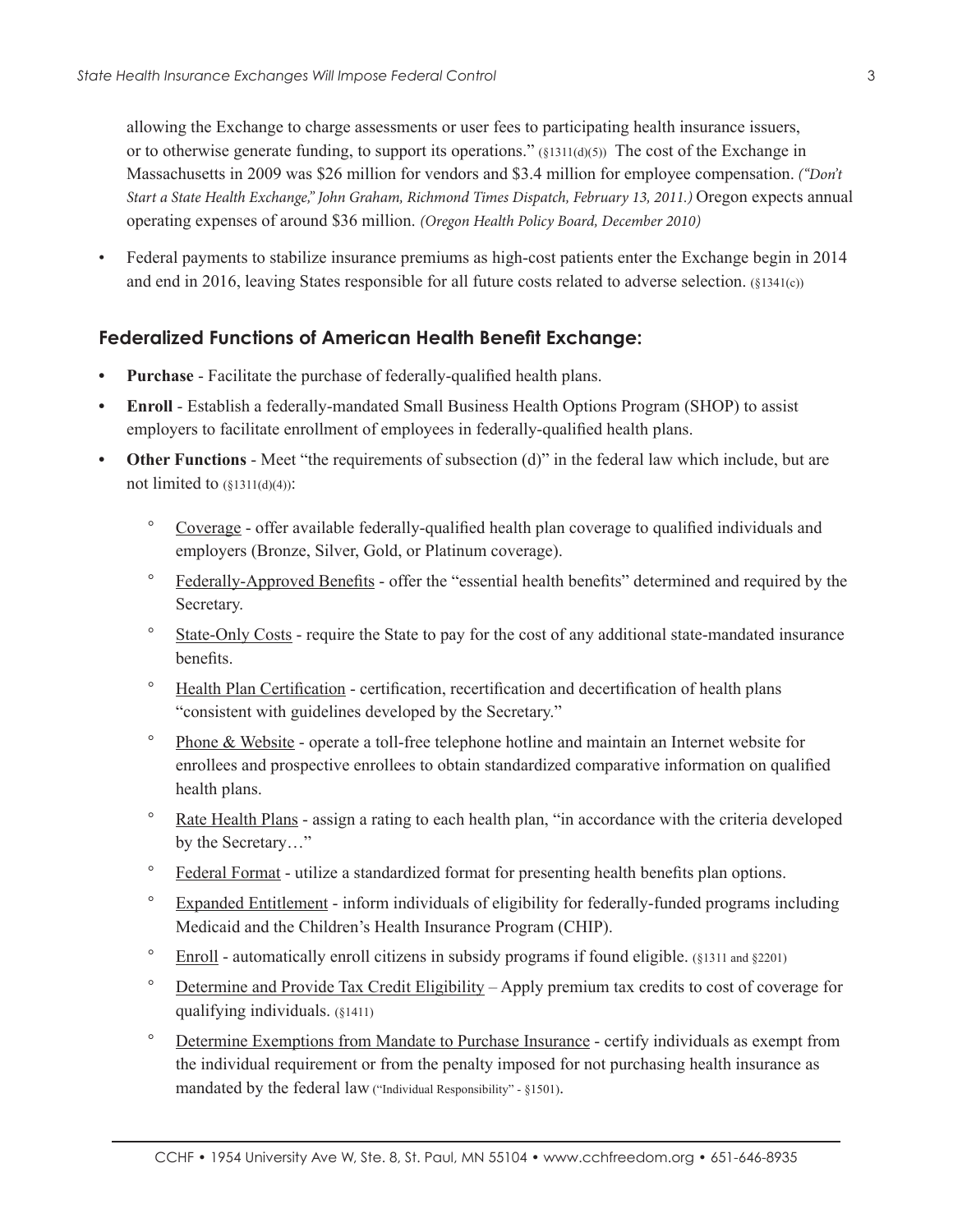- IRS Data Transfer send a list of individuals certified as "exempt," including their name and taxpayer ID number, to the Secretary of the Treasury (IRS).
- ° Employment Penalties transfer to the IRS the name and taxpayer ID number of each individual who was an employee of an employer but who was determined to be eligible for the premium tax credit (because the employer did not provide minimum essential coverage, or the employer provided it but it was determined to be unaffordable to the individual).
- ° Employee Insurance Status Provide to employers the name of each employee who drops coverage under a qualified health plan during a plan year.
- ° New Government Workers Establish the Navigator program as per federal standards issued by HHS. (§1311(i))
- ° Oversight Annually report to, and submit to an annual audit by, the Secretary of HHS.

#### **State Failure to Establish American Health Benefit Exchange:**

- If a State does not establish an American Health Benefit Exchange as required by the federal law, will not have an Exchange operational by January 1, 2014, or has not taken actions the Secretary of HHS determines necessary to implement the federal requirements related to the Exchange (e.g. if the State is judged to be moving too slowly): "The Secretary shall (directly or through agreement with a not-for-profit entity) establish and operate such Exchange within the State and the Secretary shall take such actions as are necessary to implement such other requirements."  $(§ 1321(c))$
- Tax credits are available only through a State-established American Health Benefit Exchange under Section 1311, not a Federally-established AHB Exchange under Section 1321. (§1401("SEC. 36B(b)(2)(A))

#### **HHS Secretary's Responsibilities Include:**

- "[P]rovide for the efficient and non-discriminatory administration of Exchange activities and implement any measure or procedure that the Secretary determines is appropriate to reduce fraud and abuse and the Secretary has authority to implement under this title or any other Act." (§1313 (a)(5))
- Establish criteria for certifying plans as "qualified health plans" and develop a rating system of qualified health plans on the basis of relative quality and price. (§1311(c))
- Develop an enrollee satisfaction survey for American Health Benefit Exchanges to use, operate an Internet portal and help States develop Internet portals to direct citizens to health plans. (§1311(c))
- Establish initial open enrollment, annual open enrollment periods, special enrollment periods for health plans—and special monthly enrollment periods for American Indians. (§1311(c))
- HHS may investigate the affairs of an American Health Benefit Exchange, examine its properties and records and require periodic reports related to its activities. (§1313(a)(2))
- Conduct annual audits of American Health Benefit Exchanges. (§1313(a)(3))